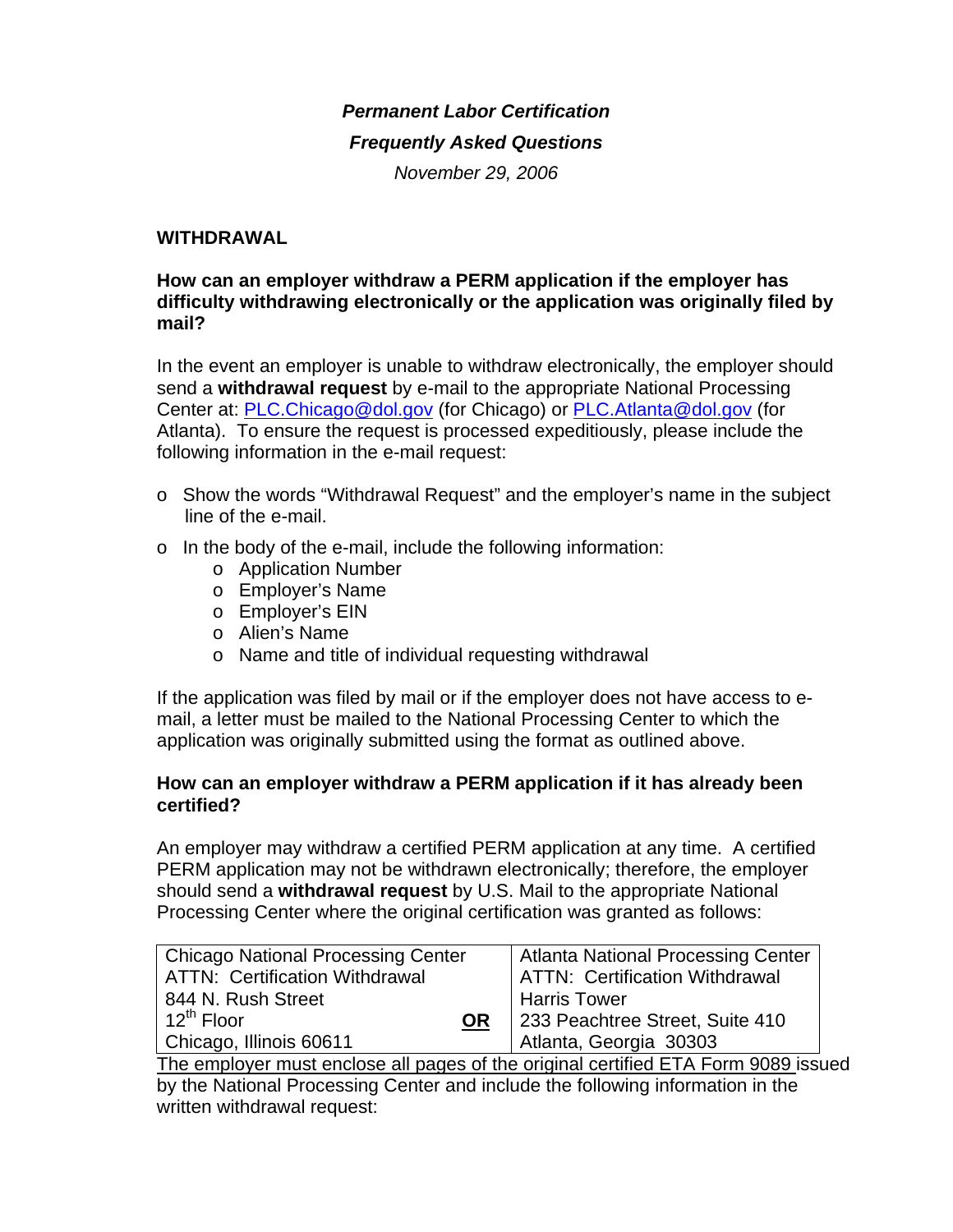- o Show the words "Withdrawal Request Certified PERM Application" and the employer's name in the subject line of the letter.
- o In the body of the letter, include the following information:
	- o Application Number
	- o Employer's Name
	- o Employer's EIN
	- o Alien's Name
	- o Name and title of individual requesting withdrawal

NOTE: While an application may be withdrawn at any time, if the employer has received an audit letter, it is still required to comply with the audit procedure provisions of 20 CFR § 656.20. The employer must submit the documentation required by the Certifying Officer within 30 days from the date of the audit letter.

### **Once an employer requests its application be withdrawn, how soon can the employer file a new application for the same alien beneficiary?**

After requesting a withdrawal, an employer may not file a new ETA Form 9089 for the same alien beneficiary until one of the following occurs:

(A) Employer sees, using the online PERM system, that the status of the original case changes from "In Process" to "Withdrawn," or

(B) Employer receives confirmation (via standard U.S. Mail or e-mail) from the NPC that the ETA Form 9089 currently in process has been withdrawn.

The employer is reminded that an employer may not file a new application merely because the online status changed to "Denied." The employer must wait until it receives the Final Determination Form from the National Processing Center stating the reasons for the denial. This ensures the employer is apprised of all the application's deficiencies.

# **ALIEN EXPERIENCE**

**If the employer's minimum requirements include some period of training, must the alien beneficiary's training be listed on the Application for Permanent Employment Certification**, **ETA Form 9089, Section K, as well as attested to in Section J?** 

An employer must list the actual minimum requirements for the job opportunity sought to be filled through the filing of the labor certification application. If training is required, the employer must list the training required for the position in Section H.5, noting the number of months of training required in H.5.A, and the field of training in H.5.B. The employer and alien beneficiary must also attest that the alien beneficiary meets the training requirement in section J.17.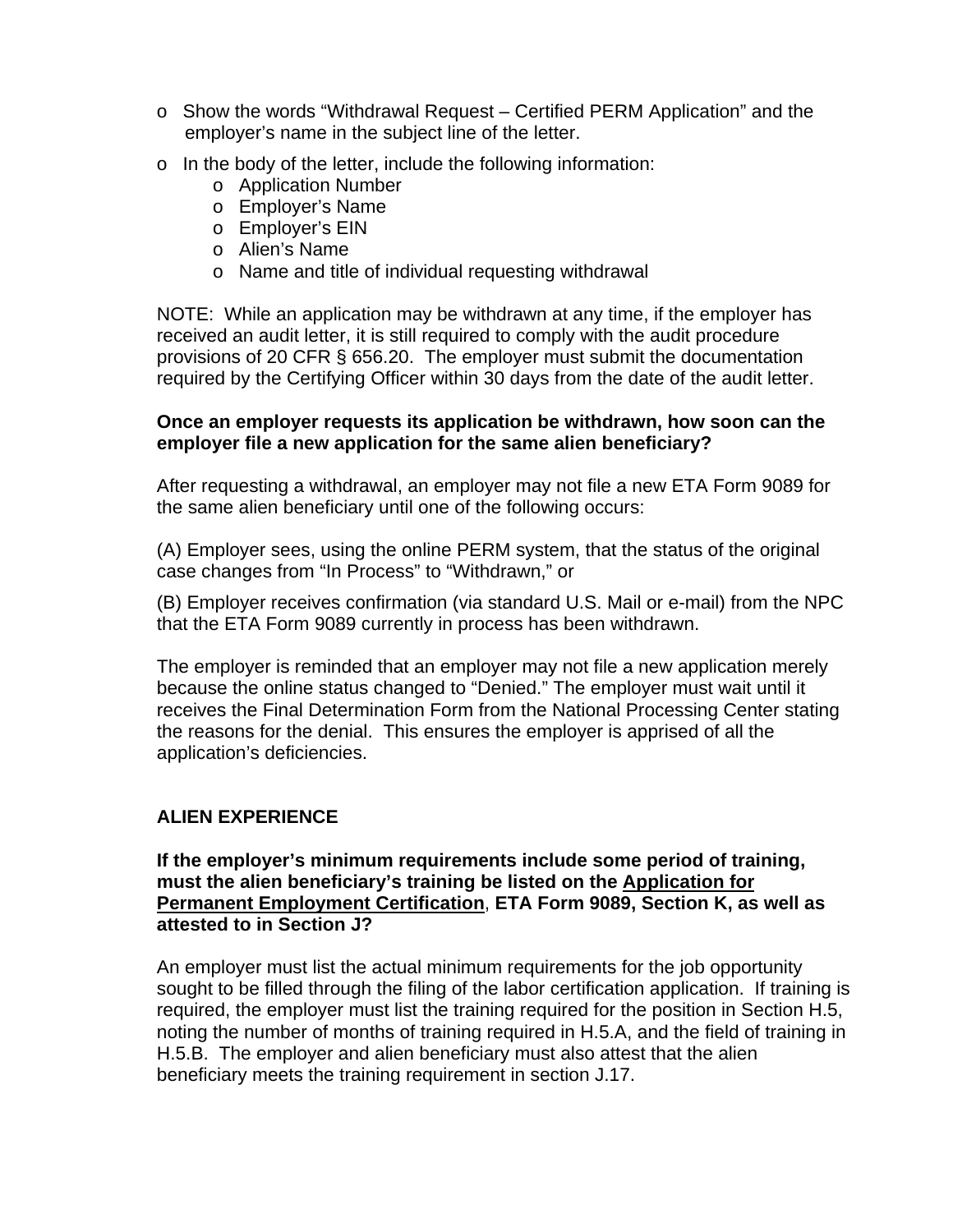The employer is also required to list in Section K, as noted on the Form ETA 9089, "any other experience that qualifies the alien for the job opportunity for which the employer is seeking certification." Accordingly, an employer seeking certification should list in Section K any training experience possessed by the alien that qualifies the alien for the job opportunity, regardless of how the training was secured. The source of the training should also be identified. For example, an application for the job opportunity of physician filed on behalf of an alien that requires 36 months of medical residency training in H.5 should not only mark section J.17 as "yes" but also list in Section K all training experience by which the alien meets that training requirement, as well as any other experience requirement**.** An employer filing an application for a job opportunity that requires 12 months of training in section H.5 should also list the training received by the alien in section K, regardless of whether it was a paid training opportunity, and also list the source of the training.

When completing section K, enter the training provider in the employer information section, to include the address. For the type of business, enter 'training provider' unless the training is of a work study type such as an apprenticeship or medical residency. The job title should be 'Training' unless there is an actual job title, in which case it should begin with 'Training –' followed by the title, such as 'Training – Apprentice Carpenter'. The employer should enter the beginning and end dates of the training. When there is an actual number of hours of training, the employer should enter those actual hours, otherwise the employer should enter the average number of hours per week spent in training. In the "Job Details" the employer should list the topics covered by the training, any certification of completion issued and, when applicable, the organization issuing the certificate, if different from the training provider, and the final test completion or certification date.

For example:

Employer A completes Section K as follows:

- 1. Large Teaching Hospital
- 2. 111 Main Street
- 3. Anytown, DC 99999 USA
- 4. Hospital
- 5. Training-First Year Resident
- 6. 01/01/2000
- 7. 12/31/2000
- 8. 60

9. Basic hospital procedures. Patient care techniques. Staff duties and responsibilities.

10. First Year Residency Certificate, 12/31/2000

Employer B completes Section K as follows:

- 1. Independent Project Management School
- 2. 111 Main Street
- 3. Anothertown, DC 99999 USA
- 4. Training Provider
- 5. Training
- 6. 01/01/2000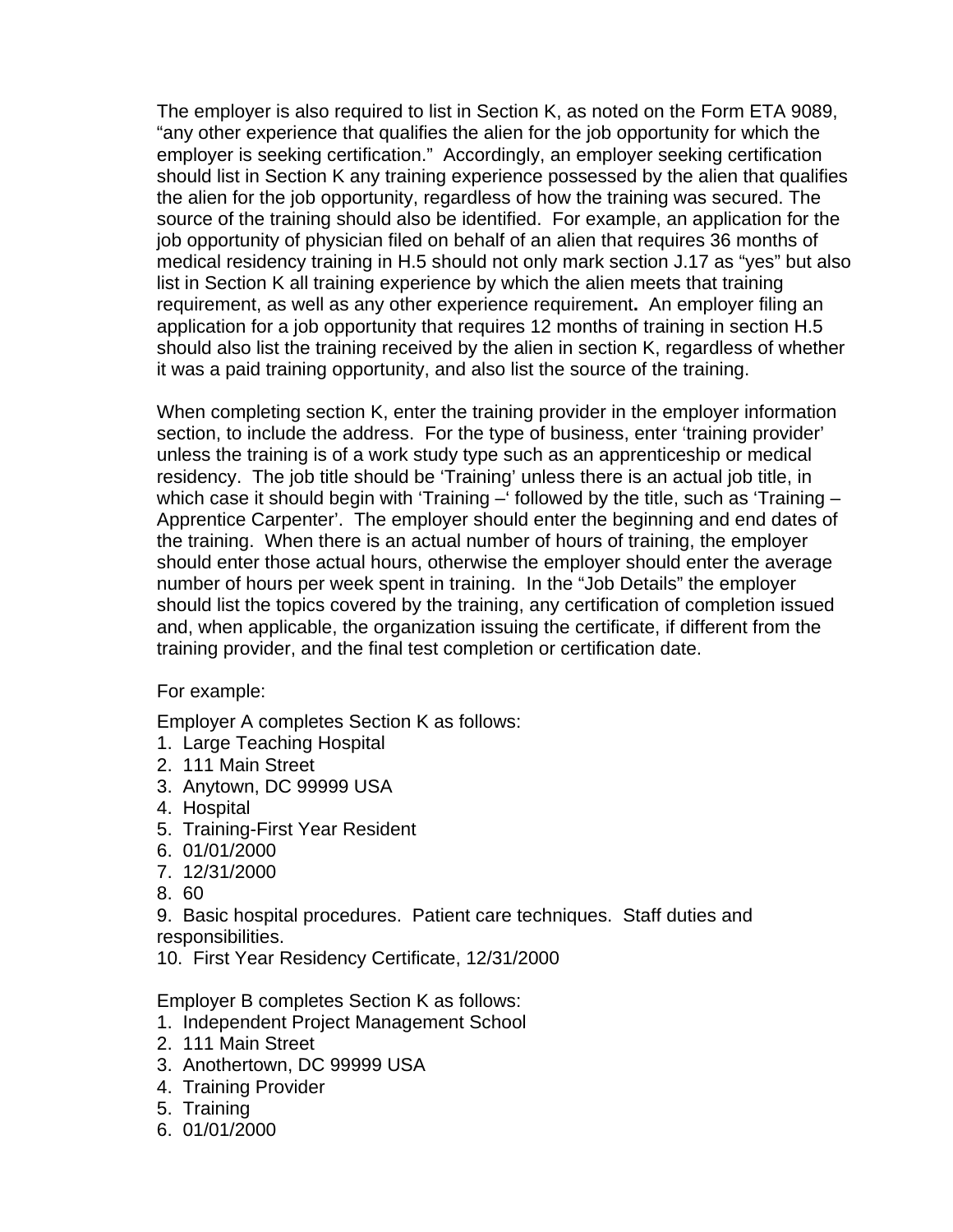7. 12/31/2000

8. 20

9. Basic project management concepts. Use of graphics tools. Resource allocation.

10. Professional Project Manager Certificate, Project Management Institute, 01/12/2001

## **TIMEFRAMES**

### **How do I count days to establish recruitment timelines and time periods as outlined by the regulation?**

**Timelines** are the number of days prior to or after a required event. When counting a timeline, the day of the event is not counted, the next day is counted as one, and the last day is included in the count. Thus, when determining the required 30 day timeline prior to filing an application for a newspaper advertisement placed on Thursday, February 1, 2007, the Thursday is not counted because it is the day of the event. Friday, February  $2^{nd}$ , is counted as day 1 of the timeline; Saturday, February  $3^{rd}$ , day 2; etc., up until Saturday, March  $3^{rd}$ , which is day number 30. The application can be filed on the  $30<sup>th</sup>$  day after the event, Saturday, March  $3<sup>rd</sup>$ , but not before. The same result is achieved if counting back from the day of the filing. If the application is filed on Saturday, March  $3^{rd}$ , the  $3^{rd}$ , is not counted because it is the day of the event. Friday, the  $2^{nd}$ , becomes day 1, Thursday, the 1<sup>st</sup>, is day 2, back to February 1<sup>st</sup>, the  $30<sup>th</sup>$  day. Under the limitation precluding filing in the 30 days prior to the date of filing, if an application was filed on March 3, 2007, a newspaper or national journal advertisement could have been placed as late as February  $1<sup>st</sup>$ , but no later.

*Time Periods* are the number of days during which an activity must take place. Examples of time periods are the requirement a job order must be placed for 30 days and the requirement that a Notice of Filing must be posted for ten consecutive business days. When counting a time period, both the start date and end date are included in the count. Thus, if a job order is on the State Workforce Agency web site from February 1, 2007, through March 8, 2007, February  $1<sup>st</sup>$ , is day 1, February  $2<sup>nd</sup>$ , is day 2, March  $2<sup>nd</sup>$ , is day number 30, March  $8<sup>th</sup>$ , is day number 36.

To determine the first date on which the application can be filed after posting a job order, the 30 day time period for the job posting and the 30 day prior to filing timeline must both be calculated. In the example we are using, March  $2^{nd}$ , [not March  $8<sup>th</sup>$ ] is the last day of the 30 day time period for the job order placement and is considered the event day so it is not counted in the timeline. Rather, the counting of the filing timeline starts on March  $3<sup>rd</sup>$ , which is counted as day 1, March  $4<sup>th</sup>$ , is day 2; etc., up until April  $1<sup>st</sup>$ , which is day 30, the earliest possible filing date for an application. In counting *backward* from April 1<sup>st</sup> to February 1<sup>st</sup>, the first is only day 59, not day 60 as would be the outcome if the 30 day time period required for the job order plus the 30 day timeline restriction prior to filing were added. This is because two counting paradigms are being combined—one where the event (or start date) is counted, the other where it is not. Counting *forward* 60 days from the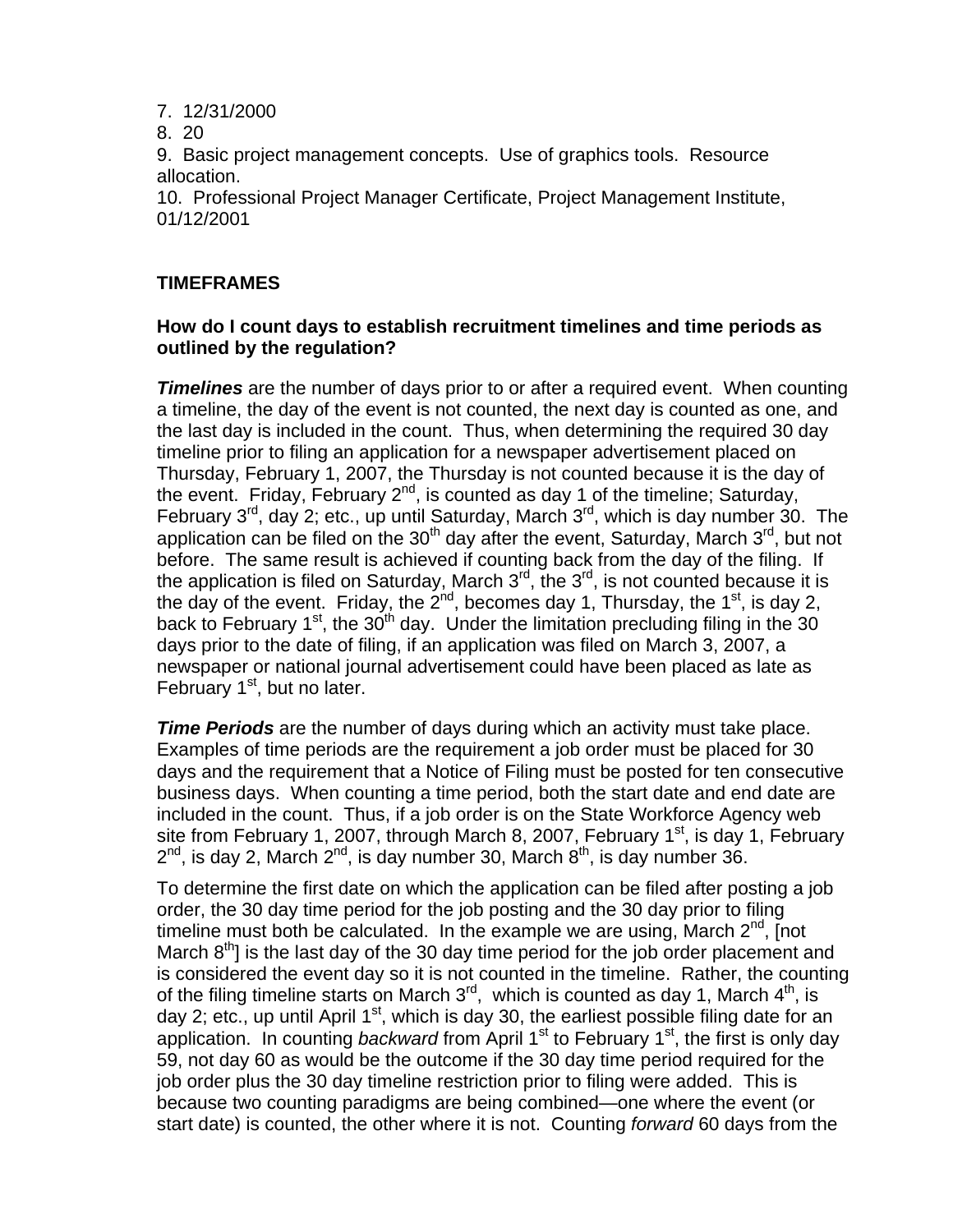start of the 30 day job order time period does provide the correct calculation if the first day of the event is counted, as required, when counting days in a time period. To avoid mistakes, it is recommended that the time period and the timeline be counted separately.

As another example, the regulation requires a Notice of Filing posting for a time period of ten consecutive business days. If the order is posted on Monday, April 30, 2007, Monday is day 1, Friday, May  $4<sup>th</sup>$ , is day 5; the following Monday, May  $7<sup>th</sup>$ , is day 6; and Friday, May 11<sup>th</sup>, is day 10. May 11<sup>th</sup>, is the last day of this time period and is therefore defined as the event and is not counted when calculating the 30 day restriction prior to filing timeline. To calculate the 30 day timeline, May 12<sup>th</sup>, is day 1, May 13<sup>th</sup>, day 2, May 23<sup>rd</sup>, day 12; May 31<sup>st</sup>, day 20; and June 10<sup>th</sup>, is day 30. The application can be filed on June 10, 2007.

Examples of the earliest filing date permissible for a particular Notice of Filing posting or job order placement date are as follows:

If the Notice of Filing is posted on Thursday, June 28, 2007, the posting dates must be June 28 – July 12, and the earliest filing date permissible is Saturday, August 11, 2007, (the notice of filing must be posted for "ten consecutive *business* days and, therefore, neither weekends nor the Fourth of July are counted).

If the Notice of Filing is posted on Monday, August 20, 2007, the posting dates must be August 20 – August 31, 2007, and the earliest filing date permissible is Sunday, September 30, 2007 (the 30 day prior to filing limitation has no business day restriction and, therefore, weekends and holidays are included in the count).

If the job order start date is Monday, November 13, 2006, the end date must be Tuesday, December 12, 2006, and the earliest filing date permissible is Thursday, January 11, 2007 (neither the 30 day job order placement requirement nor the 30 day prior to filing limitation have a business day restriction and, therefore, weekends and holidays are included in the counts).

**In Summary:** There are two "types" of time calculations used by the Permanent Online System: timeline calculations and time period calculations.

- 1. Timeline calculations are those calculations verifying the number of days prior to or after an event. For example, verifying that advertisements did not run less than 30 days but no more then 180 days from the date of filing.
	- When calculating *timelines*, the day the event occurred is not counted. The next day is counted as day one and the last day of the event is included in the count.
- 2. Time period calculations are those calculations verifying the number of days an activity took place. For example, verifying a job order ran for 30 days.
	- When calculating *time periods*, the day the event occurred is counted as day one and the last day of the event is included in the count.